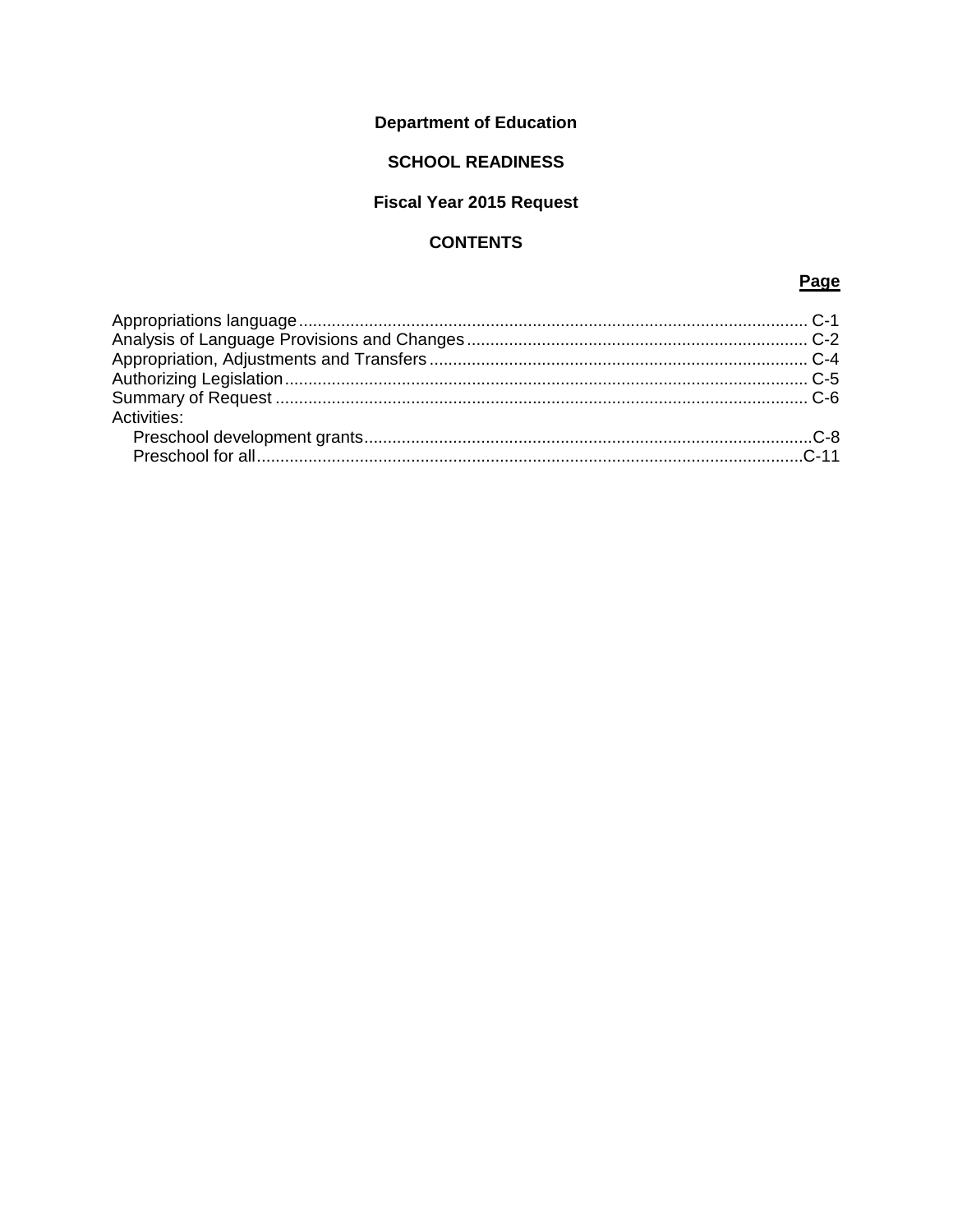<span id="page-1-0"></span>For carrying out, in accordance with the applicable requirements of part D of title V of the Elementary and Secondary Education Act of 1965, \$500,000,000, for obligation through December 31, 2015, for a preschool development grants program: [1](#page-2-1) *Provided*, That the Secretary shall use all funds made available under this heading to make competitive awards to States, local education agencies, or local governmental entities (as determined by the Secretary) for activities that build the capacity within the State to develop, enhance, or expand high-quality preschool programs, including comprehensive services and family engagement, for preschoolaged children from families at or below 200 percent of the Federal poverty line[:](#page-2-2) <sup>2</sup> *Provided further*, That the Secretary may permit or require States, local education agencies, or local governmental entities to subgrant a portion of grant funds to local educational agencies or other early learning providers (including, but not limited to, Head Start programs and licensed child care providers), or consortia thereof, for the implementation of high-quality preschool programs for children from families at or below 200 percent of the Federal poverty line: [3](#page-2-3) *Provided further*, That subgrantees that are local educational agencies shall form strong partnerships with early learning providers and that subgrantees that are early learning providers shall form strong partnerships with local educational agencies, in order to carry out the requirements of the subgrant[:](#page-2-4) <sup>4</sup> *Provided further*, That, notwithstanding the second proviso, up to 3 percent of such funds for preschool development grants shall be available for technical assistance, evaluation, and other national activities related to such grants.<sup>[5](#page-3-0)</sup>

#### **NOTE**

Each language provision that is followed by a footnote reference is explained in the Analysis of Language Provisions and Changes document, which follows the appropriations language.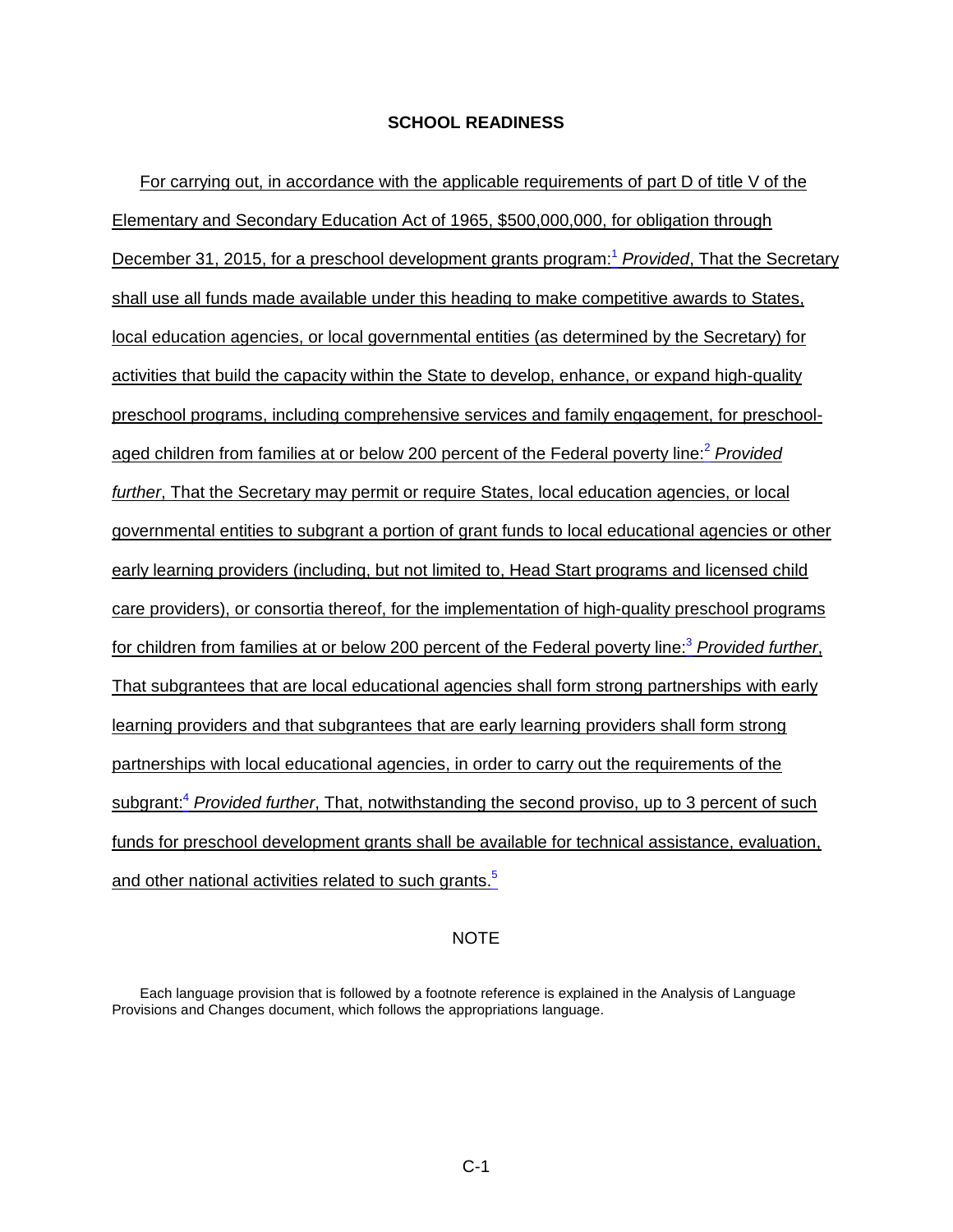# **Analysis of Language Provisions and Changes**

<span id="page-2-4"></span><span id="page-2-3"></span><span id="page-2-2"></span><span id="page-2-1"></span><span id="page-2-0"></span>

| Language Provision                                                                                                                                                                                                                                                                                                                                                                                                                                                                                                                                                  | Explanation                                                                                                                                                                                                                                                    |
|---------------------------------------------------------------------------------------------------------------------------------------------------------------------------------------------------------------------------------------------------------------------------------------------------------------------------------------------------------------------------------------------------------------------------------------------------------------------------------------------------------------------------------------------------------------------|----------------------------------------------------------------------------------------------------------------------------------------------------------------------------------------------------------------------------------------------------------------|
| For carrying out, in accordance with the<br>applicable requirements of part D of title V of<br>the Elementary and Secondary Education Act<br>of 1965, \$500,000,000, for obligation through<br>December 31, 2015, for a preschool<br>development grants program                                                                                                                                                                                                                                                                                                     | This language expands the period of<br>availability for the appropriation to<br>December 31, 2015.                                                                                                                                                             |
| <sup>2</sup> Provided. That the Secretary shall use all<br>funds made available under this heading to<br>make competitive awards to States, local<br>education agencies, or local governmental<br>entities (as determined by the Secretary) for<br>activities that build the capacity within the<br>State to develop, enhance, or expand high-<br>quality preschool programs, including<br>comprehensive services and family<br>engagement, for preschool-aged children<br>from families at or below 200 percent of the<br><b>Federal poverty line</b> <sup>2</sup> | This language authorizes the Department to<br>make competitive Preschool Development<br>grants to States.                                                                                                                                                      |
| <sup>3</sup> Provided further, That the Secretary may<br>permit or require States, local education<br>agencies, or local governmental entities to<br>subgrant a portion of grant funds to local<br>educational agencies or other early learning<br>providers (including, but not limited to, Head<br>Start programs and licensed child care<br>providers), or consortia thereof, for the<br>implementation of high-quality preschool<br>programs for children from families at or<br>below 200 percent of the Federal poverty line                                  | This language allows grantees to subgrant<br>funds to local educational agencies, other<br>early learning providers, or consortia thereof.                                                                                                                     |
| <sup>4</sup> Provided further, That subgrantees that are<br>local educational agencies shall form strong<br>partnerships with early learning providers and<br>that subgrantees that are early learning<br>providers shall form strong partnerships with<br>local educational agencies, in order to carry<br>out the requirements of the subgrant                                                                                                                                                                                                                    | This language requires subgrantees that are<br>local educational agencies to form strong<br>partnerships with early learning providers and<br>subgrantees that are early learning providers<br>to form strong partnerships with local<br>educational agencies. |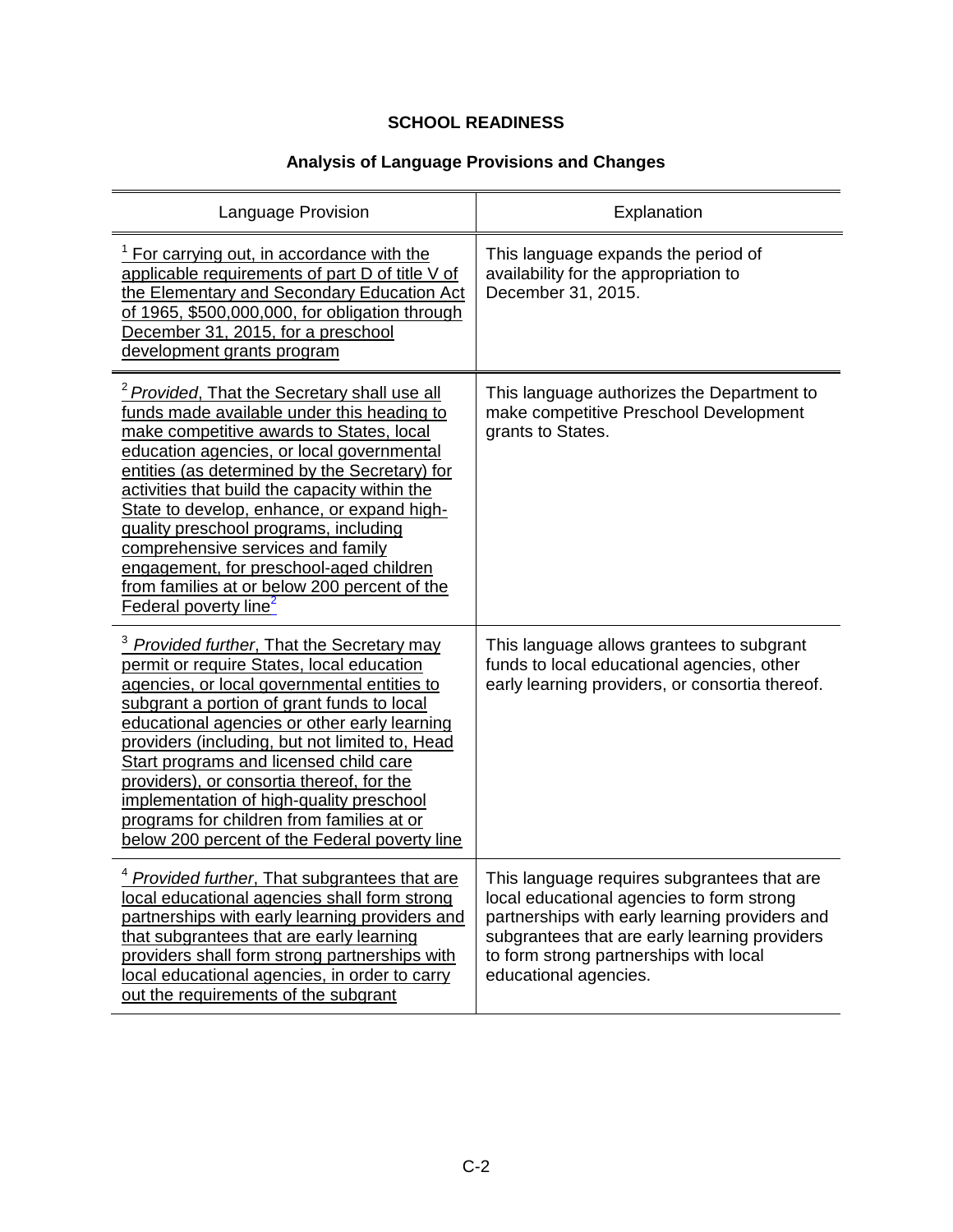# **Analysis of Language Provisions and Changes**

<span id="page-3-0"></span>

| Language Provision                                                                                                                                                                                                                                                   | Explanation                                                                                                    |
|----------------------------------------------------------------------------------------------------------------------------------------------------------------------------------------------------------------------------------------------------------------------|----------------------------------------------------------------------------------------------------------------|
| <sup>5</sup> Provided further, That, notwithstanding the<br>second proviso, up to 3 percent of such funds<br>for preschool development grants shall be<br>available for technical assistance, evaluation,<br>and other national activities related to such<br>grants | This language allows the Department to<br>reserve up to 3 percent of program funds for<br>national activities. |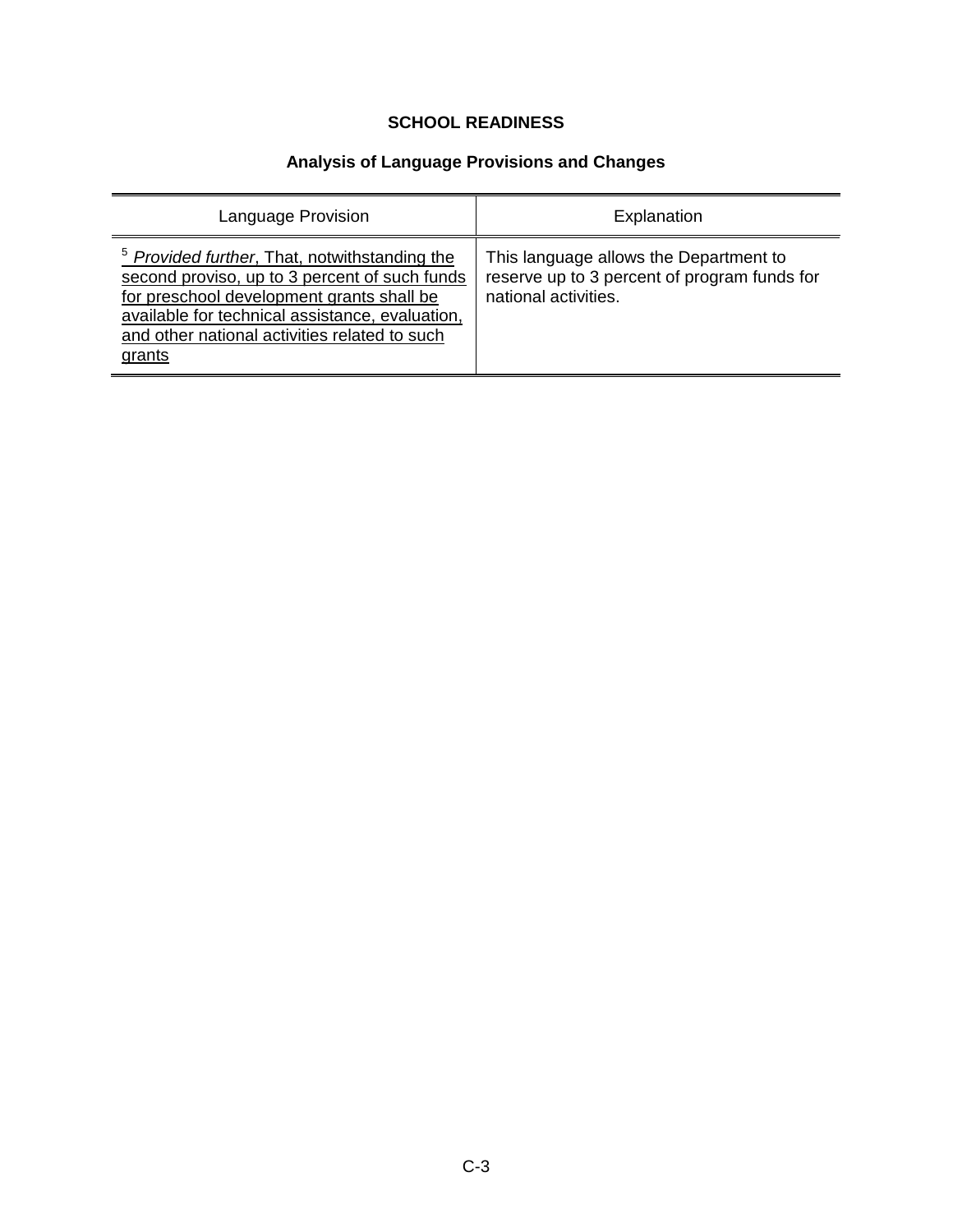## **Appropriation, Adjustments and Transfers**

(dollars in thousands)

<span id="page-4-0"></span>

| Appropriation/Adjustments/Transfers                                           | 2013     | 2014      | 2015      |
|-------------------------------------------------------------------------------|----------|-----------|-----------|
| <b>Discretionary:</b>                                                         | 0        | 0         | \$500,000 |
| <b>Comparative transfer from:</b><br>Innovation and Improvement Programs for: | 0        | \$250,000 | 0         |
| Total, adjusted discretionary appropriation                                   | 0        | 250,000   | 500,000   |
| <b>Mandatory:</b>                                                             |          | 0         | 1,299,982 |
| Total, discretionary and                                                      | $\Omega$ | 250,000   | 1,799,982 |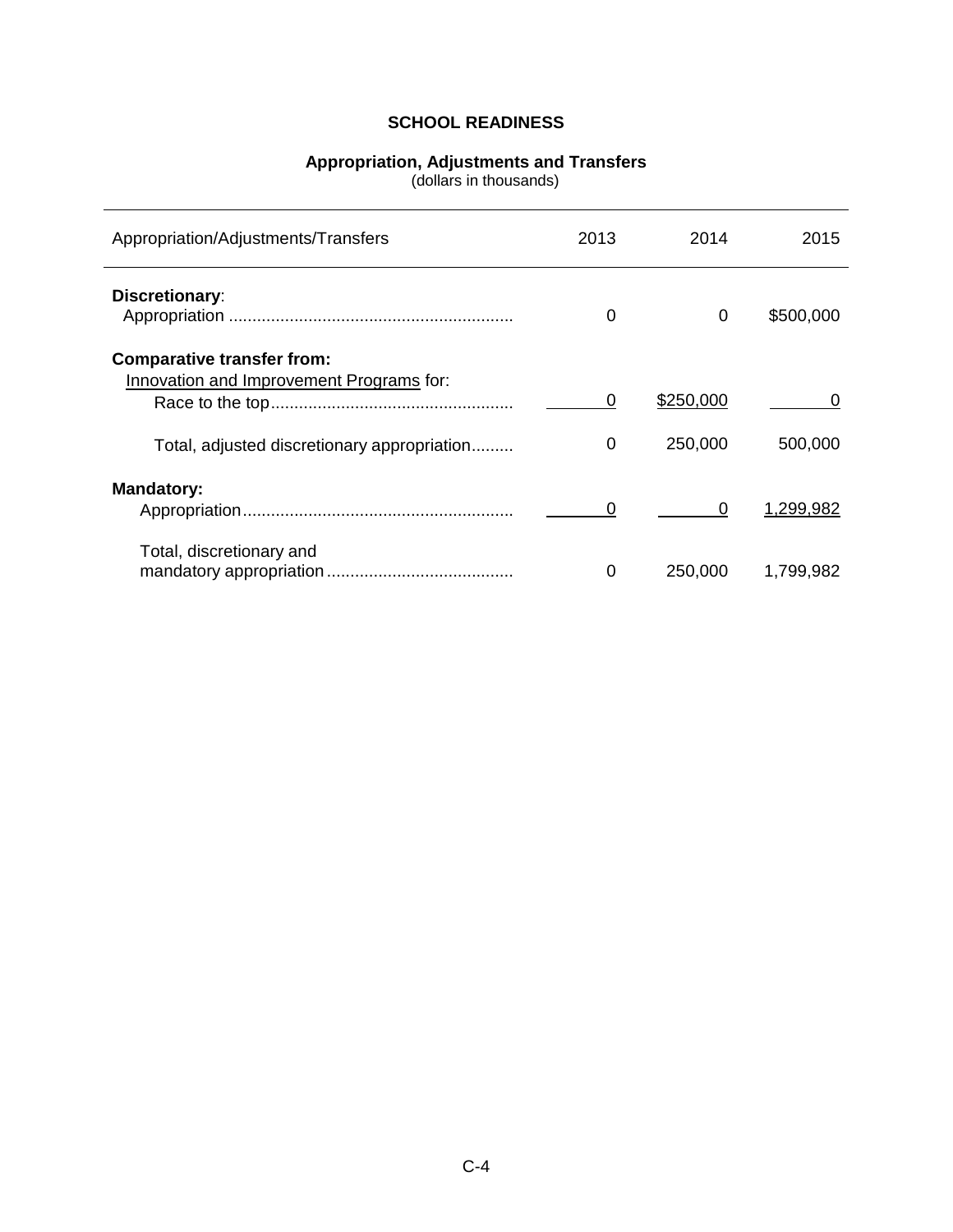#### **Authorizing Legislation**

(dollars in thousands)

<span id="page-5-0"></span>

| Activity                                                     | 2014<br>Authorized | 2014<br>Estimate | 2015<br>Authorized           | 2015<br>Request |
|--------------------------------------------------------------|--------------------|------------------|------------------------------|-----------------|
| Preschool Development Grants (ESEA V-D)                      | Indefinite         | \$250,000        | To be<br>determined<br>To be | \$500,000       |
| Preschool for All (mandatory) (proposed legislation)         |                    | 0                | determined                   | 1,299,982       |
| Total discretionary appropriation (subject to authorization) |                    | 250,000          |                              | 500,000         |
| Total mandatory appropriation (not authorized)               |                    |                  |                              | 1,299,982       |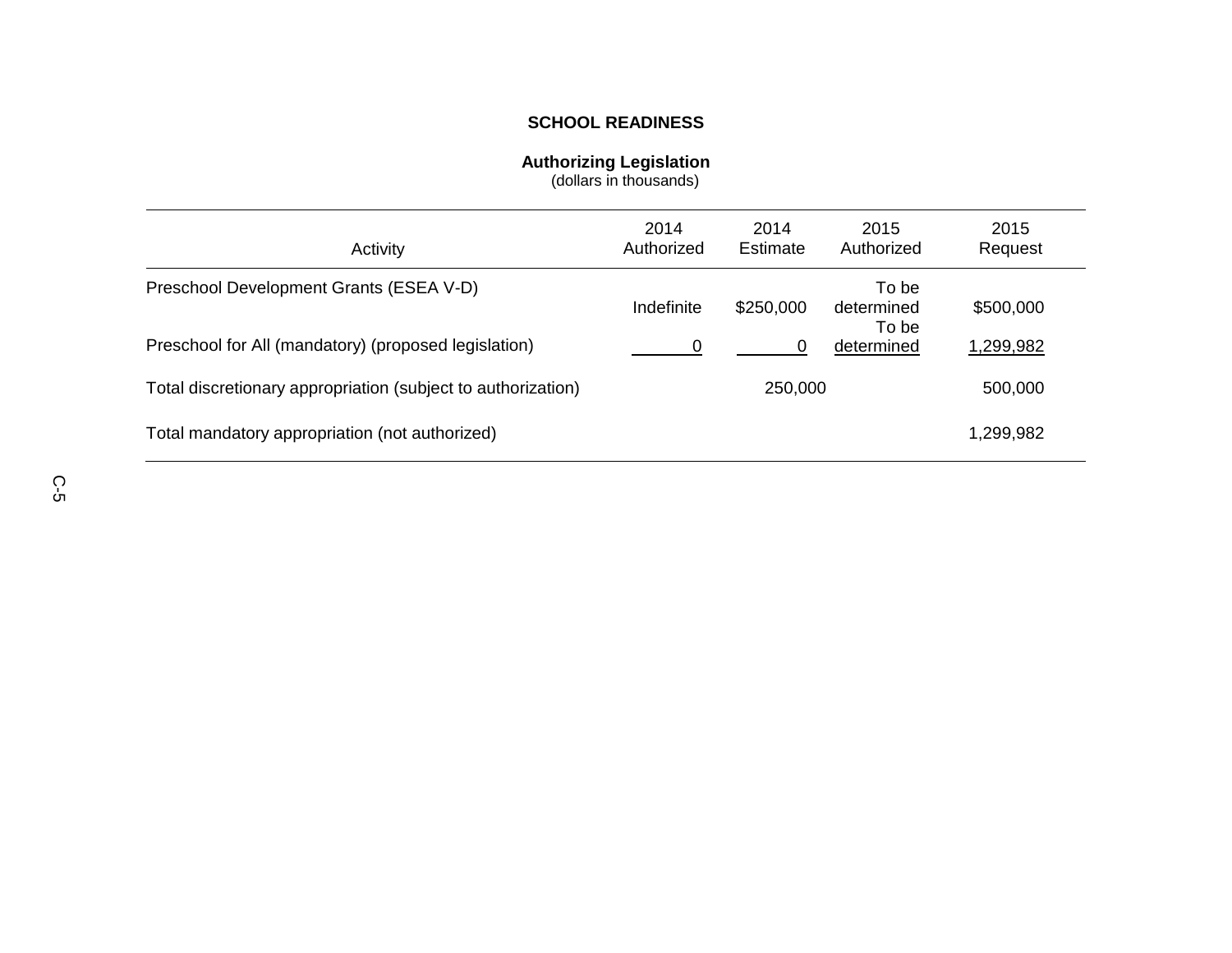#### DEPARTMENT OF EDUCATION FISCAL YEAR 2015 PRESIDENT'S BUDGET

#### Click here for accessible version

| (in thousands of dollars)                      | Category | 2013          | 2014          | 2015<br>President's | 2015 President's Budget<br>Compared to 2014 Appropriation |          |
|------------------------------------------------|----------|---------------|---------------|---------------------|-----------------------------------------------------------|----------|
| Account, Program and Activity                  | Code     | Appropriation | Appropriation | <b>Budget</b>       | Amount                                                    | Percent  |
| <b>School Readiness (proposed legislation)</b> |          |               |               |                     |                                                           |          |
| 1. Preschool development grants <sup>1</sup>   | D        |               | 250,000       | 500,000             | 250,000                                                   | 100.000% |
| 2. Preschool for all                           | M        |               |               | 1,299,982           | 1,299,982                                                 | $- - -$  |
| Total                                          |          | $\Omega$      | 250,000       | 1,799,982           | 1,549,982                                                 | 619.993% |
| Discretionary                                  | D        |               | 250,000       | 500,000             | 250,000                                                   | 100.000% |
| Mandatory                                      | M        |               | 0             | 1,299,982           | 1,299,982                                                 | ---      |

#### <span id="page-6-0"></span>NOTES: D = discretionary program; M = mandatory program; FY= fiscal year

- Programs authorized by the Elementary and Secondary Education Act for which funds are requested or that are proposed for consolidation in FY 2015 are proposed under new authorizing legislation.

- Multiple programs affected by the proposed ESEA reauthorization have been renamed and moved among accounts, some of which also have been renamed.

- Account totals and programs shown within accounts in FY 2013 and FY 2014 have been adjusted for comparability to FY 2015.

- Accounts are shown under the administering office that has primary responsibility for most programs in that account; however, there may be some programs that are administered by another office.

Detail may not add to totals due to rounding.

*<sup>1</sup> The Department of Education Appropriations Act, 2014, provided funds under Race to the Top in the Innovation and Improvement account, now the Innovation and Instructional Teams account.*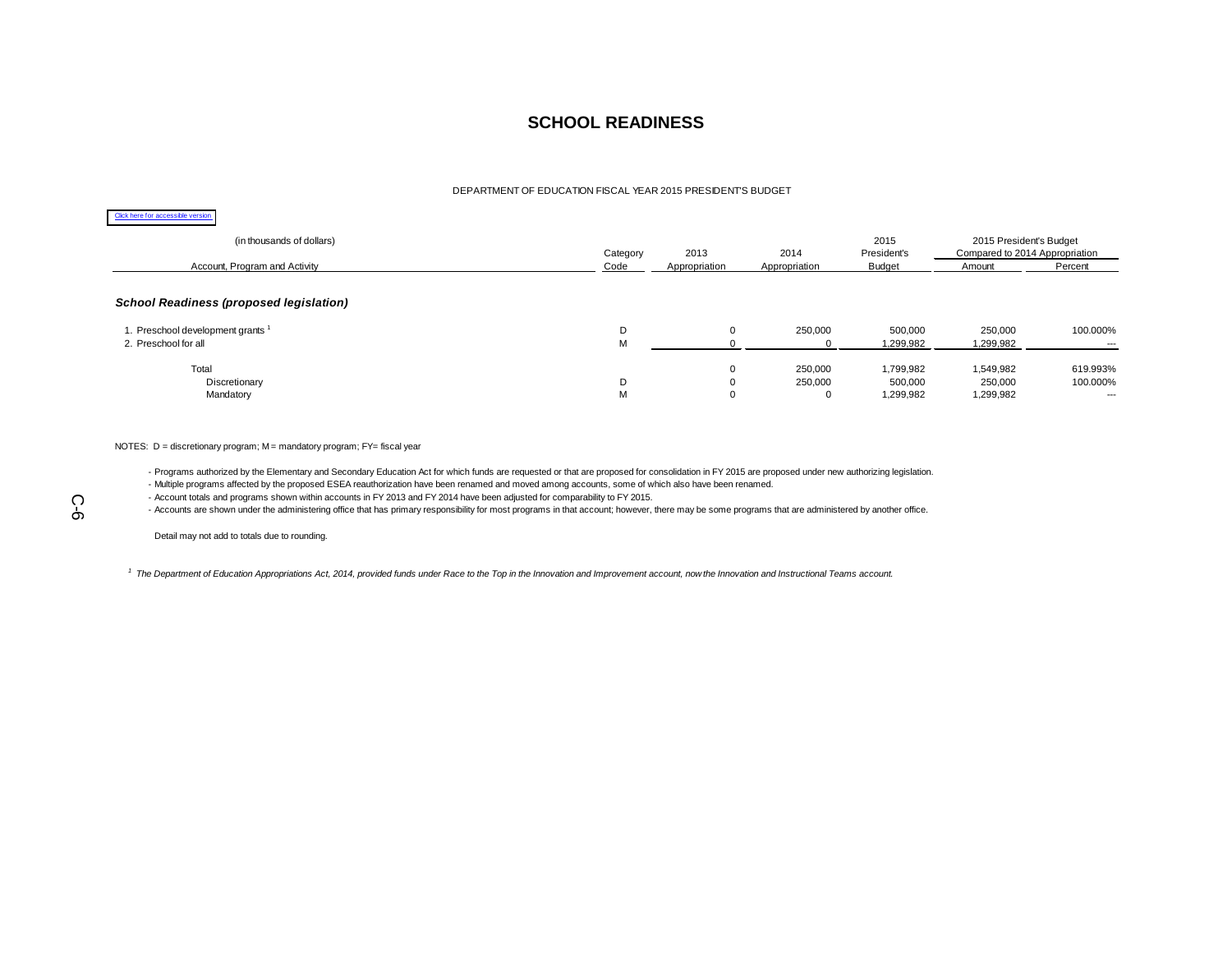## **Summary of Request**

The Administration's 2015 School Readiness request includes significant investments that will establish a continuum of high-quality early learning through kindergarten entry. The signature program in this effort is Preschool for All, a proposed \$75 billion mandatory investment over 10 years that would build upon existing State systems to provide high-quality preschool to all 4-year-olds from low- and moderate-income families. The program would also create incentives for States to expand publicly funded preschool services to middle-class families and promote access to high-quality full-day kindergarten and high-quality early learning programs for children under the age of 4.

In order to enable more States and communities to be ready to provide high-quality preschool through the Preschool for All program, the Administration is requesting \$500 million in discretionary funds for Preschool Development Grants. This level of funding would help support 16 to 20 grants to States and communities. An additional \$250 million would be provided through the Opportunity, Growth, and Security Initiative, for a total discretionary investment of \$750 million. This additional funding would reach two-thirds of States by 2015. These grants would pave the way for the successful implementation of Preschool for All by ensuring that States and localities most willing commit to expanding preschool access are able to make the critical investments necessary to support high-quality programs. One key goal of the grants would address fundamental needs like workforce development, and quality infrastructure components such as program standards, monitoring, and evaluation. A second key goal would support the scale-up of high-quality local programs that could serve as models for Preschool for All.

The Administration is also proposing \$1.3 billion in mandatory funding for Preschool for All to support grants to States for the implementation of high-quality preschool programs that are aligned with elementary and secondary education systems. The proposed investment reflects both the recognition that the path to college completion begins during a child's earliest years and that high-quality preschool can eliminate the school readiness gap that exists between children from low- and higher-income families. High-quality preschool drives increased school readiness across multiple domains, including: language and literacy development; cognition and general knowledge (including early mathematics and science development); approaches toward learning; physical well-being and motor development: and social and emotional development. Longer-term improved outcomes include narrower achievement gaps, fewer placements in special education programs and services, and a reduced need for remediation in the early elementary grades.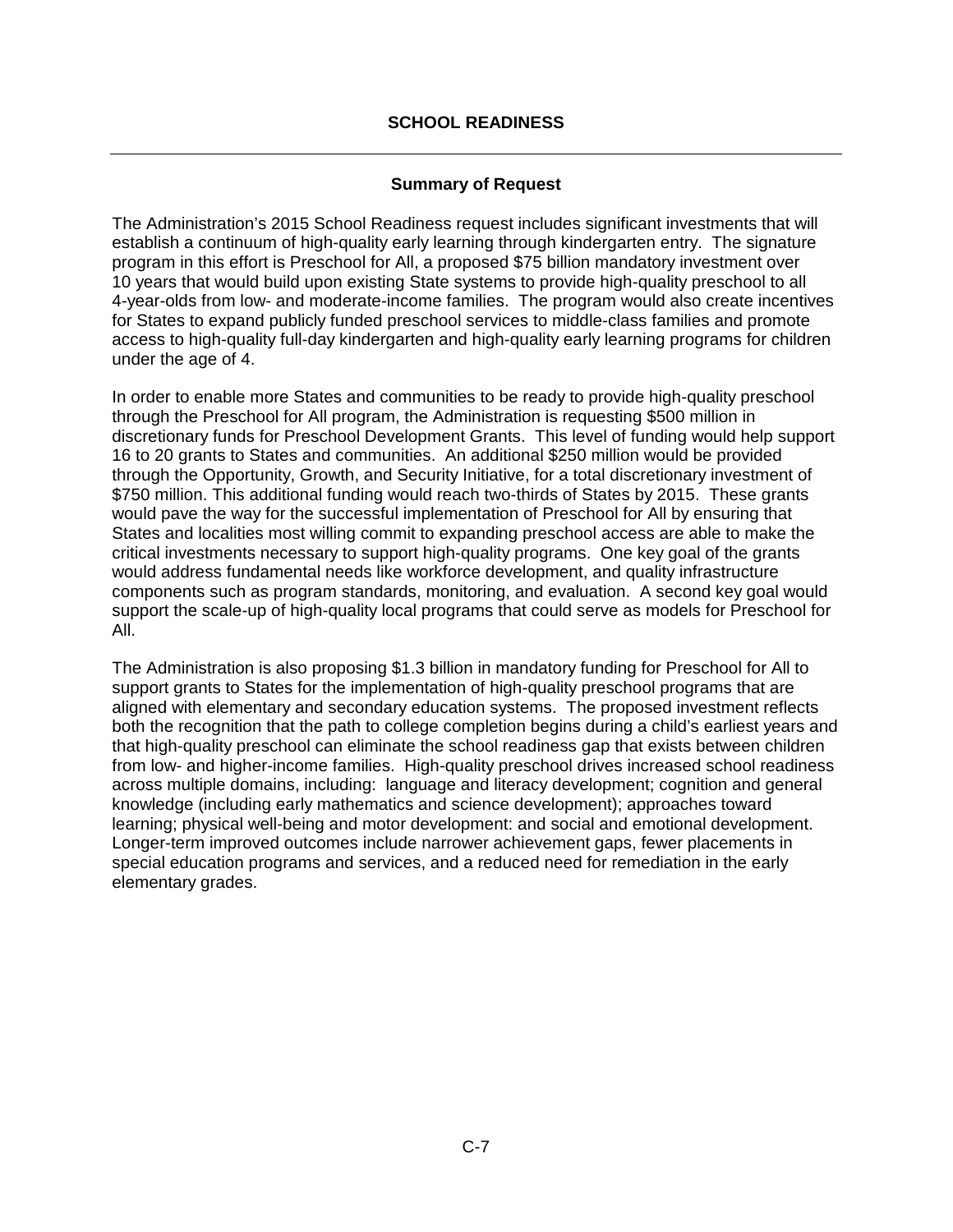#### <span id="page-8-1"></span><span id="page-8-0"></span>**Preschool development grants**

(Elementary and Secondary Education Act of 1965, Title V, Part D)

(dollars in thousands)

FY 2015 Authorization: To be determined

Budget Authority:

| 2014                   | 2015      | Change        |
|------------------------|-----------|---------------|
| \$250,000 <sup>1</sup> | \$500,000 | $+$ \$250,000 |

<span id="page-8-2"></span> $1$  The Consolidated Appropriations Act, 2014, provided funds under Race to the Top in the Innovation and Improvement account.

## PROGRAM DESCRIPTION

The Department would make Preschool Development Grants on a competitive basis to States, local educational agencies, or local governmental entities to (1) build or enhance a preschool program infrastructure that would enable the delivery of high-quality preschool services to children, and (2) scale-up high-quality preschool programs in targeted communities that would serve as models for expanding preschool to all 4-year-olds from low- and moderate-income families. These grants would lay the groundwork to ensure that more States are ready to participate in the Preschool for All formula grant initiative. Services could be implemented through a mixed-delivery system of providers including schools, licensed child care centers, Head Start, or other community-based organizations.

Grantees would be required to meet nationally recognized, program quality standards, including, at a minimum, the following elements: (1) high staff qualifications, including a bachelor of arts for teachers; (2) professional development for teachers and staff; (3) low staff-child ratios and small class sizes; (4) a full-day program; (5) developmentally appropriate, evidence-based curricula and learning environments that are aligned with the State early learning standards; (6) employee salaries that are comparable to those for K-12 teaching staff; (7) ongoing program evaluation to ensure continuous improvement; and (8) onsite comprehensive services for children.

Each applicant would be required to submit a plan that describes (1) how the entity will extend preschool access to children at or below 200 percent of the Federal poverty level; (2) its strategy for ensuring an adequate supply of high-quality preschool slots; (3) the capacity of its teacher workforce to effectively serve additional children; (4) a system of monitoring for continuous improvement; (5) how the entity will establish a strong partnership between local education agencies and other early learning providers; and (6) a sustainability plan to maintain high-quality services for children after the grant period. In some instances, a State grantee might wish to use these funds to build components of the early education program quality infrastructure that will be required under the Preschool for All program, such as (1) developing or enhancing comprehensive early learning and development standards and high-quality preschool program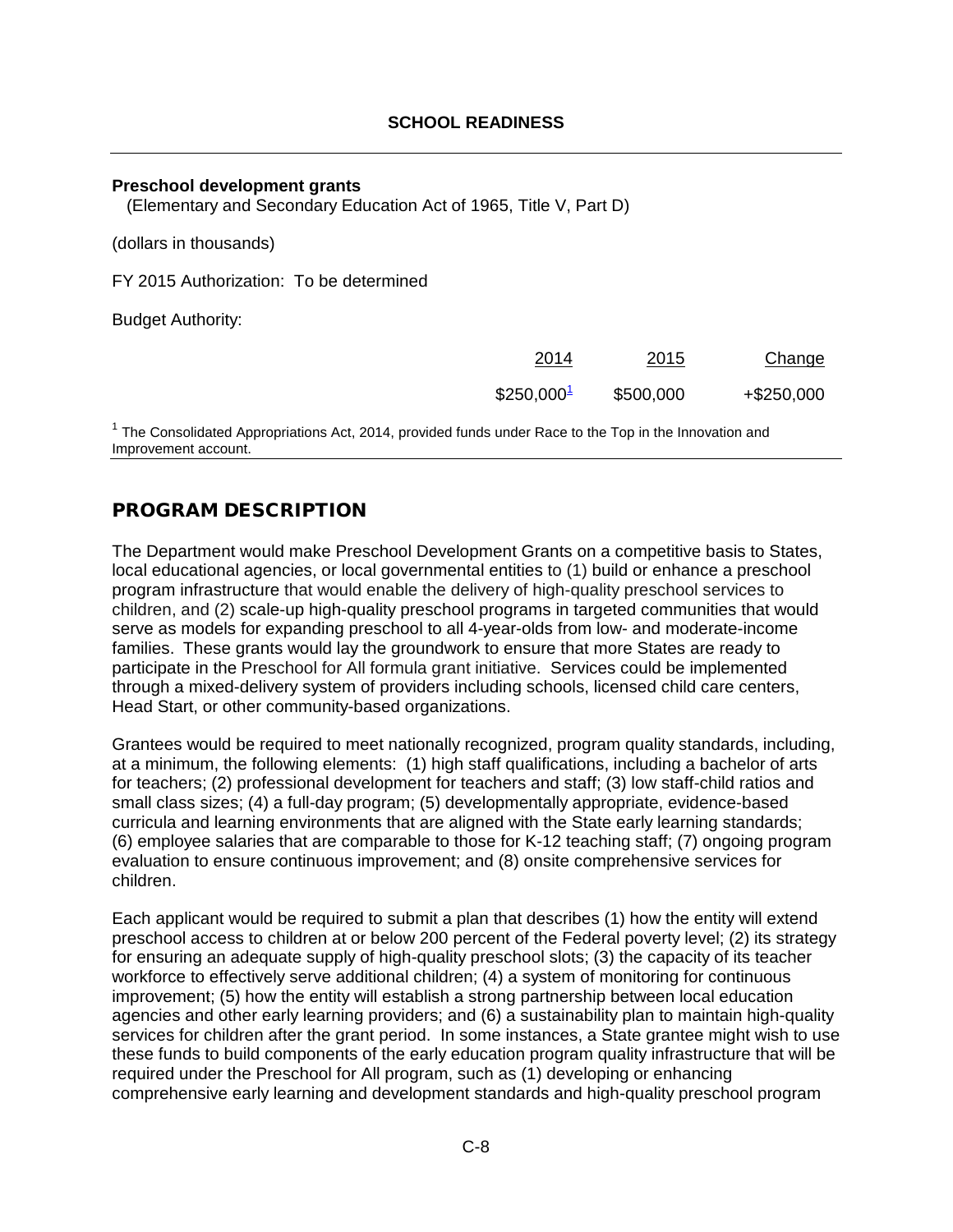### **Preschool development grants**

standards; (2) linking preschool and elementary and secondary school data; (3) implementing or improving the State's tiered quality rating and improvement systems (TQRIS); and (4) implementing a comprehensive early learning assessment system. The Department would permit grantees to subgrant funds to other high-quality early learning providers to implement preschool services to children from low- and moderate-income families.

This is an extended availability program. Funds are available for obligation for 15 months, from October 1 of the fiscal year appropriated through December 31 of the following fiscal year.

# FY 2015 BUDGET REQUEST

The Administration requests \$500 million in fiscal year 2015 for Preschool Development Grants to support the second year of this program. An additional \$250 million would be provided through the Opportunity, Growth, and Security Initiative, for a total discretionary investment of \$750 million. The program, which was funded in 2014 through Race to the Top in the Innovation and Improvement account, provides competitive grants to States to develop, enhance, or expand high-quality preschool programs for children from families at or below 200 percent of the Federal poverty line. Grants made in 2014 provide support for both low-capacity States to build the fundamental components of a high-quality preschool system, as well as for high-capacity States to scale-up proven preschool models. This additional funding would allow the Department to fund two-thirds of States by 2015.

The fiscal year 2015 request would again support States as well as local entities efforts to develop the needed infrastructure to implement high-quality preschool programs and scale-up model programs. These efforts would prepare more States to participate in Preschool for All and help to expand high-quality local programs that could be taken to scale.

Research findings provide strong justification for Federal investment in high-quality preschool programs. Children who attend high-quality preschool are better prepared for school, less likely to be retained in grade, score higher on reading and math assessments in the elementary grades, and are more likely to graduate from high school than children who do not attend such programs. These benefits are particularly strong for children from low-income families.

In addition to the educational gains, investment in high-quality preschool provides economic benefits. Evidence shows that for every \$1 invested in high-quality preschool, taxpayers saved an average of \$7 in future costs due to lower remedial education costs, increased labor productivity, and reduction in crime.<sup>1</sup> Yet, despite these benefits, only 1 in 3 children attend a high-quality preschool program.<sup>2</sup>

Currently, there are 52 State-funded preschool programs in 40 States and the District of Columbia; however, access to and the quality of these programs varies substantially across and

 $1$  Heckman, J. J., Moon, S. H., Pinto, R., Savelyev, P. A., Yavitz, A. (2009). The rate of return to the High/Scope Perry Preschool Program. "National Bureau of Economic Research Working Paper 15471." Retrieved from<br>http://www.nber.org/papers/w15471

Department of Education, National Center for Education Statistics, Early Childhood Longitudinal Study, Birth Cohort, Longitudinal 9-month–Kindergarten Restricted-Use Data File. (Table was prepared December 2010 [http://nces.ed.gov/programs/digest/d11/tables/dt11\\_057.asp.](http://nces.ed.gov/programs/digest/d11/tables/dt11_057.asp))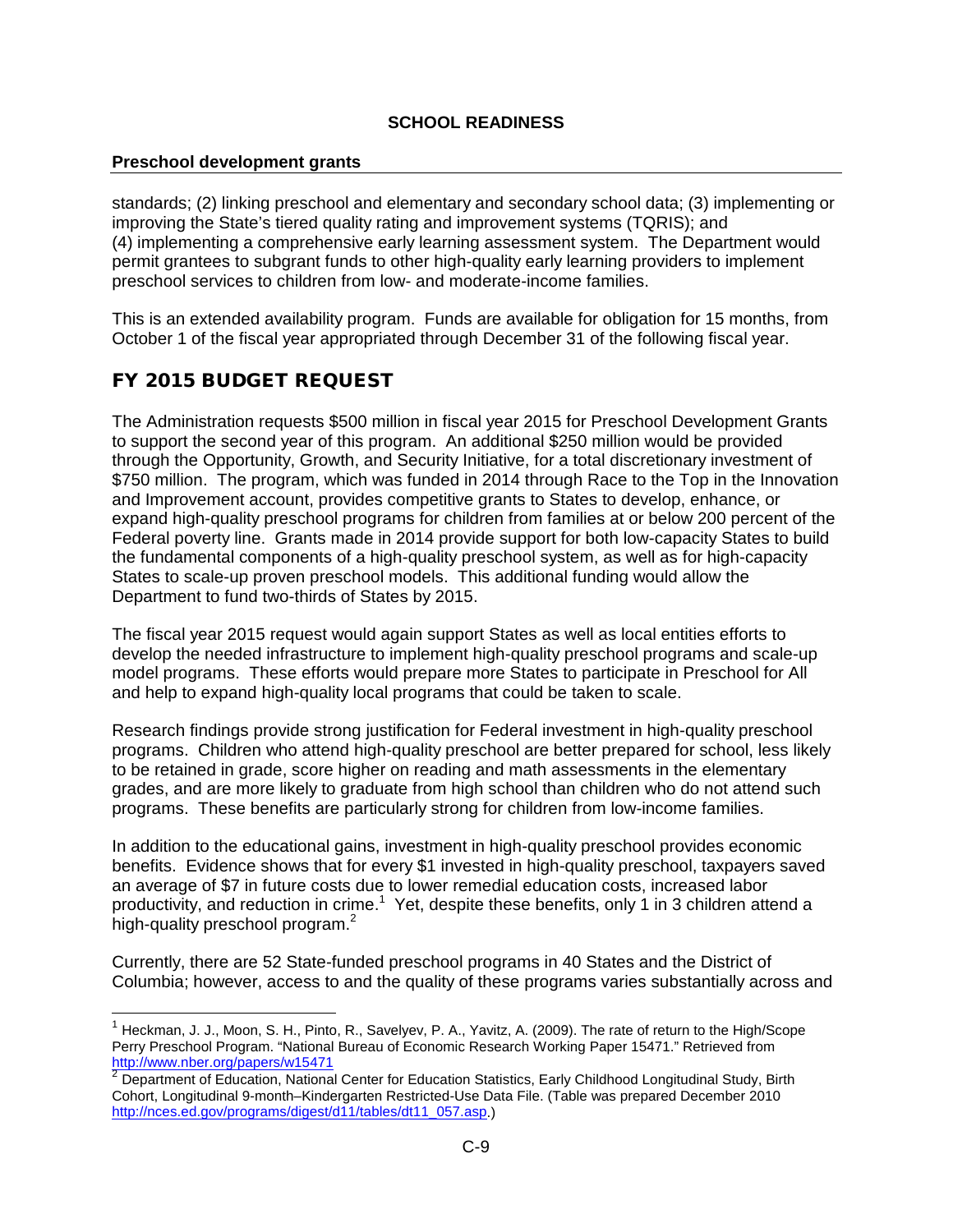#### **Preschool development grants**

within States.<sup>3</sup> Only three states—Georgia, Oklahoma, and West Virginia—and the District of Columbia provide universal access for all families that wish to enroll their children. According to the National Institute for Early Education Research, 30 State programs require preschool teachers to have a bachelor's degree, 22 States offer full-day programs, and 32 State programs require site visits.

These data demonstrate that while several States are well prepared to participate in Preschool for All, others would benefit from targeted quality investments to prepare them to offer highquality preschool to all 4-year-olds from low- and moderate-income families.

At the local level, there are pockets of success to build on, which can serve as excellent examples for States to replicate through Preschool for All. Some local communities are investing public resources to provide high-quality preschool programs for their children. The Preschool Development Grants will help to strengthen and bring to scale these efforts by enabling local communities an opportunity to directly compete for funds.

Preschool Development Grants would help jumpstart or expand high-quality preschool in communities across the Nation, laying the foundation for State participation in Preschool for All. This program is a key part of the Administration's overall strategy to address the challenges of expanding universal preschool to more than 1 million children from low- and moderate-income families.

## PROGRAM OUTPUT MEASURES (dollars in thousands)

| <b>Measures</b>                               | 2014                   | <u>2015</u>            |
|-----------------------------------------------|------------------------|------------------------|
| Amount for new awards<br>Number of new awards | \$240,000<br>$11 - 13$ | \$480,000<br>$16 - 20$ |
| Peer review of new award applications         | \$2,500                | \$5,000                |
| <b>National Activities</b>                    | \$7,500                | \$15,000               |
| <b>Total, Preschool Development Grants</b>    | \$250,000              | \$500,000              |

 <sup>3</sup> <sup>2012</sup> Yearbook, National Institute for Early Education Research, Rutgers, NJ.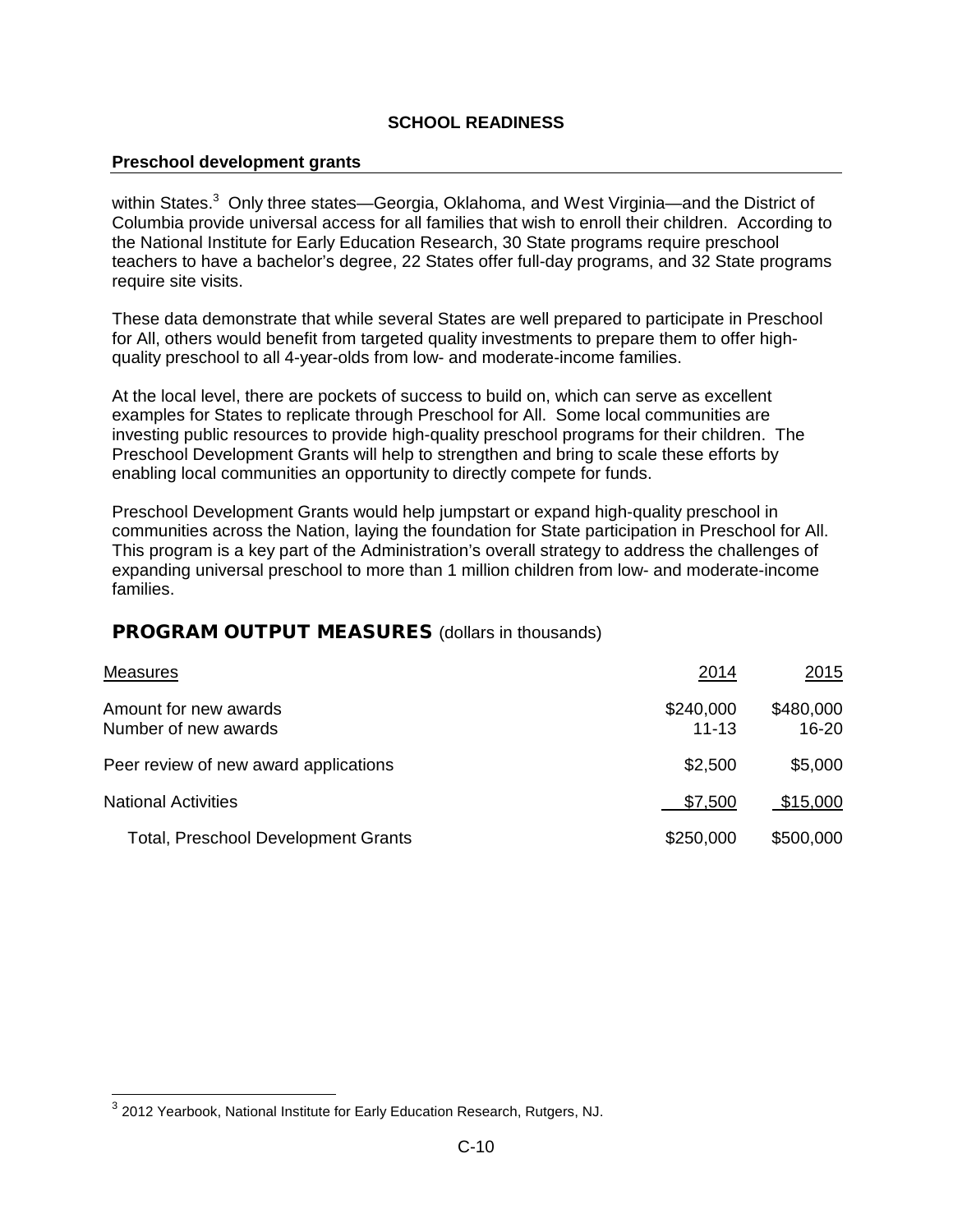<span id="page-11-0"></span>

| <b>Preschool for all</b><br>(Proposed legislation) |      |             |             |
|----------------------------------------------------|------|-------------|-------------|
| (dollars in thousands)                             |      |             |             |
| FY 2015 Authorization: To be determined            |      |             |             |
| Budget Authority (mandatory):                      | 2014 | 2015        | Change      |
|                                                    | 0    | \$1,299,982 | \$1,299,982 |

## PROGRAM DESCRIPTION

The Administration's 2015 budget includes significant new investments that will establish a continuum of high-quality early learning through kindergarten entry. The signature program in this effort is Preschool for All, a proposed \$75 billion mandatory investment over 10 years, beginning with \$1.3 billion in fiscal year 2015. This groundbreaking proposal calls for a new Federal-State partnership that would build upon existing State systems to provide all low- and moderate-income 4-year-olds with high-quality, publicly-funded preschool, while also encouraging the expansion of these programs to include children from middle class families. In addition, Preschool for All would promote access to full-day kindergarten and high-quality early learning programs for children under the age of 4.

Preschool for All funds would be used to improve outcomes for children by expanding the number and availability of high-quality preschool programs and improving the quality of existing programs. The definition of high-quality preschool, based on nationally recognized standards, includes, at a minimum, the following elements: (1) high staff qualifications, including a bachelor's degree for teachers; (2) professional development for teachers and staff; (3) low staffchild ratios and small class sizes; (4) a full-day program; (5) developmentally appropriate, evidence-based curricula and learning environments that are aligned with the State early learning standards; (6) employee salaries that are comparable to those for K-12 teaching staff; (7) ongoing program evaluation to ensure continuous improvement; and (8) onsite comprehensive services for children.

In order to receive a Preschool for All formula grant, States would have to demonstrate that they have: (1) early learning and development standards across the essential domains of school readiness, (2) high-quality program standards, (3) requirements for teacher and staff qualifications, and (4) the ability to link preschool data with K-12 data. In addition, each State would be required to submit a plan that describes how it will provide access to high-quality preschool with open enrollment for all 4-year-olds from families with incomes at or below 200 percent of the Federal poverty line within a reasonable time period. If a State opts to expand participation in high-quality preschool for children with family incomes above 200 percent of the Federal poverty line, its plan should also describe its expansion strategy and goals. Each State's plan would also address how it would develop and implement the infrastructure that is crucial to ensuring program quality, such as a system that evaluates, rates, and makes public the quality of programs and a comprehensive early learning assessment system. Since a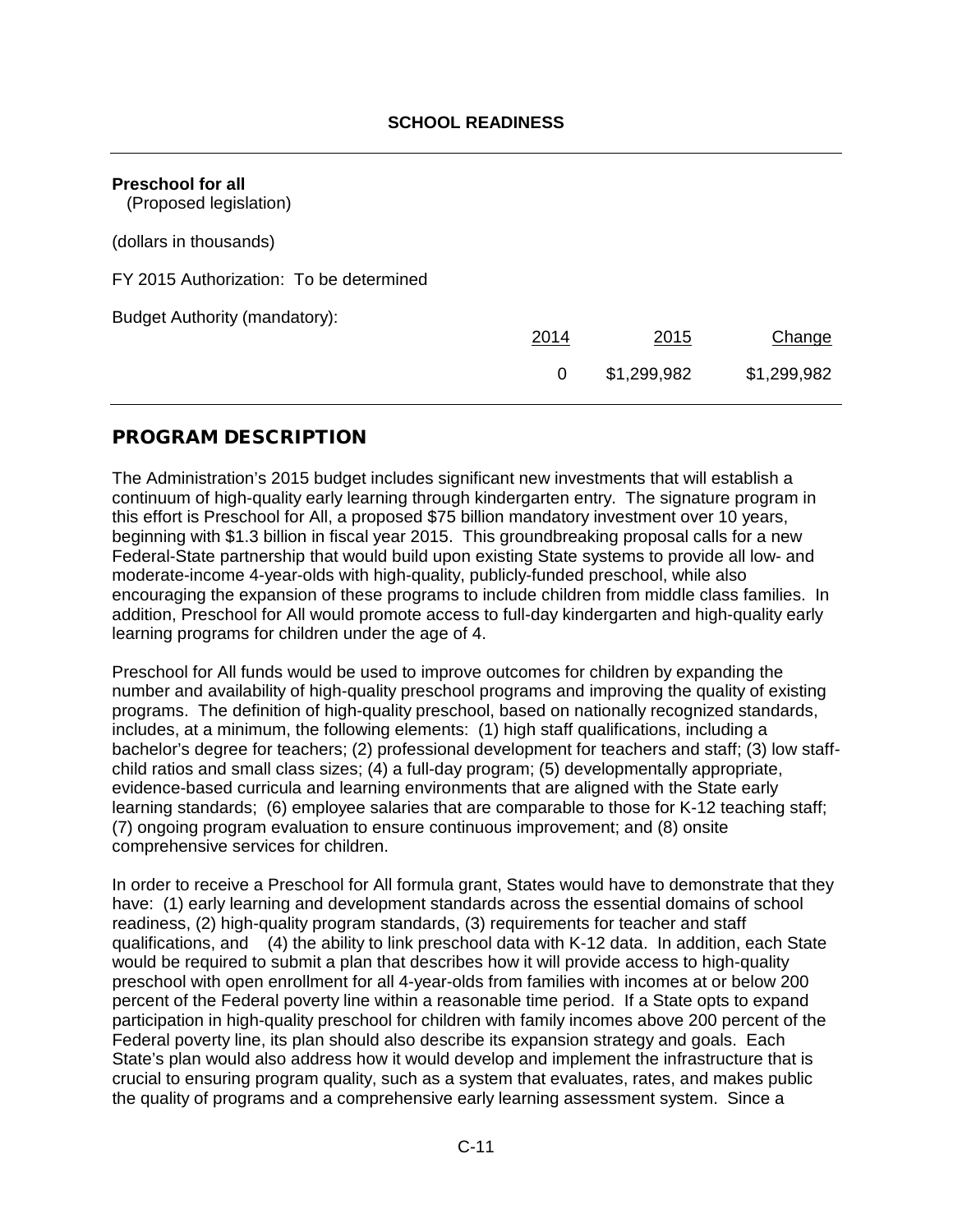### **Preschool for all**

participating State would be permitted to expand federally funded activities once it has made preschool universally available to low- and moderate-income 4-year-olds, the plan would also address how the State will promote access to full-day kindergarten and, if full-day kindergarten is already provided, how the State will extend high-quality preschool to low- and moderate-income 3-year-olds.

Funds would be awarded through a cost-sharing model under which the Federal Government would assume a significant share of the program costs in the first years of the program with States gradually assuming more responsibility over time. Each State that receives a grant would be required to contribute non-Federal matching funds and would be eligible for a reduced (incentive) match rate if it has a plan to serve additional children from families with incomes above 200 percent of the Federal poverty line in high-quality public preschool programs.

Allocations to States would be based on each State's relative share of 4-year olds from families at or below 200 percent of the Federal poverty level. Program funds would support preschool for 4-year-olds with family incomes at or below 200 percent of the Federal poverty level. The allocations to States would also take into account other factors, such as the level of program participation and the estimated cost of the activities specified in the State plan.

In the first 4 years of its grant, States would be permitted to reserve up to 20 percent of its funds for quality improvement efforts and an additional one half of 1 percent for administrative costs. States would be required to subgrant no less than 80 percent of their awards to local educational agencies (LEAs) or other early learning providers in partnership with LEAs. Examples of other early learning providers include child care centers, community-based organizations, and private providers. If a State does not reserve funds for quality improvement efforts, it would be required to use not less than 99 percent of its allocation to make subgrants to eligible local entities.

Each State that receives grant funds would be required to maintain fiscal support of its Statefunded preschool programs. Additionally, Preschool for All funds must be used to supplement and not supplant other Federal, State, and local public funds expended on public preschool programs in the State.

The Administration's proposal includes set-asides of one half of 1 percent for both the Department of Interior's Bureau of Indian Education (BIE) and the Outlying Areas; each of these entities would have to meet the same eligibility requirements as those established for States in order to receive Federal funding. The Administration's proposal also would allow the Department to reserve up to 1 percent, not to exceed \$30 million, for national activities.

# FY 2015 BUDGET REQUEST

The Administration is proposing to authorize \$75 billion in mandatory funding over 10 years for Preschool for All, including \$1.3 billion in fiscal year 2015 to support the first year of this State-Federal partnership. The \$1.3 billion proposal is based on estimated State participation rates, costs of high-quality preschool per child, and expected State expansion of preschool services. The Administration estimates that 15 States would receive grant awards in the first year, with all States expected to qualify for grants by year 3.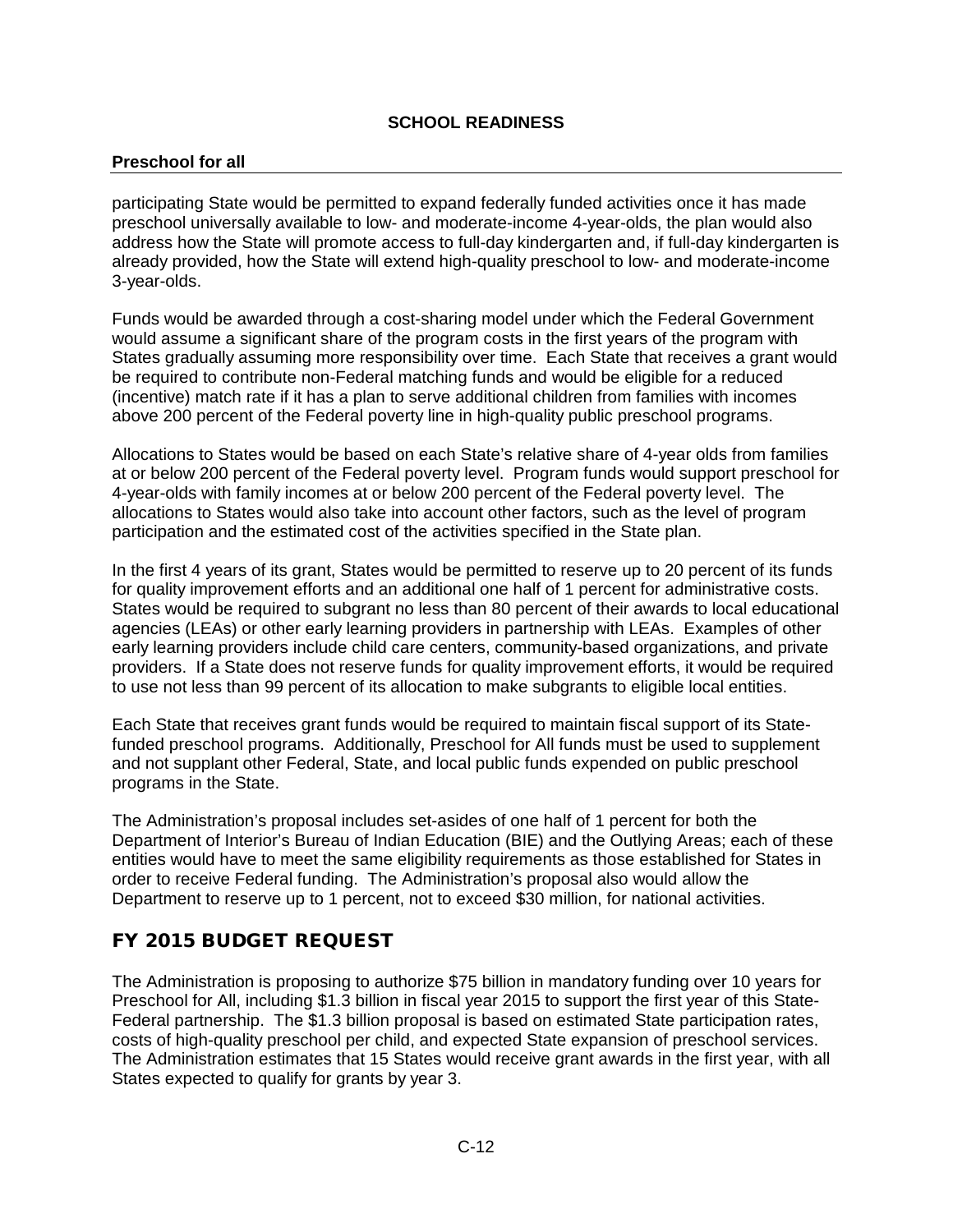#### **Preschool for all**

Research findings provide strong justification for Federal investment in high-quality preschool programs. Children who attend high-quality preschool are better prepared for school, less likely to be retained in grade, score higher on reading and math assessments in the elementary grades, and are more likely to graduate from high school than children who do not attend such programs. Furthermore, these benefits are particularly strong for children from low-income families.

In addition to the educational gains, investment in high-quality preschool provides economic benefits. Evidence shows that for every \$1 invested in high-quality preschool, taxpayers saved an average of \$7 in future costs due to reduction in remedial education costs, increased labor productivity, and reduced crime.<sup>1</sup>

States have led the way in translating this research into action. As of 2013, 40 States and the District of Columbia have at least one publicly-funded State preschool program in place. Despite these efforts, the Department estimates that more than one-third of 4-year-olds from low-income families are not enrolled in any preschool program, and the high costs of private preschool and lack of public programs also narrow options for middle-class families. Moreover, access to publicly funded programs varies significantly across States and localities, ranging from no children served in some areas to near universal coverage in others.<sup>2</sup>

The quality of existing programs also varies widely among providers. Fewer than 3 in 10 4-year-olds are enrolled in high-quality programs. Research consistently demonstrates that only high-quality preschool delivers real benefits for children, which is why the Administration's Preschool for All proposal includes requirements for quality, based on nationally recognized standards that research shows can lead to closing the opportunity gap between children from lower-income families and their peers from higher-income families.

The Preschool for All program is a key part of the Administration's overall strategy to provide children with a high-quality foundation that will prepare them for success in school and in life. As part of this strategy, the Administration is launching Early Head Start-Child Care Partnerships in the Department of Health and Human Services (HHS) to expand high-quality early learning programs for infants and toddlers and proposing to expand HHS's voluntary evidence-based home visiting services.

Preschool for All is also integral to President Obama's opportunity agenda, which involves a wide range of activities across the Federal Government—including a proposed \$100 million investment in the Promise Neighborhoods program—designed to provide cradle-to-career support for children and families in America's highest-poverty communities. The \$1.3 billion investment in Preschool for All proposed for 2015 would help expand high-quality preschool to thousands of children in such communities.

 $1$  Heckman, J. J., Moon, S. H., Pinto, R., Savelyev, P. A., Yavitz, A. (2009). The rate of return to the High/Scope Perry Preschool Program. "National Bureau of Economic Research Working Paper 15471." Retrieved from <http://www.nber.org/papers/w15471>

<sup>2</sup> 2012 Yearbook, National Institute for Early Education Research, Rutgers, NJ.